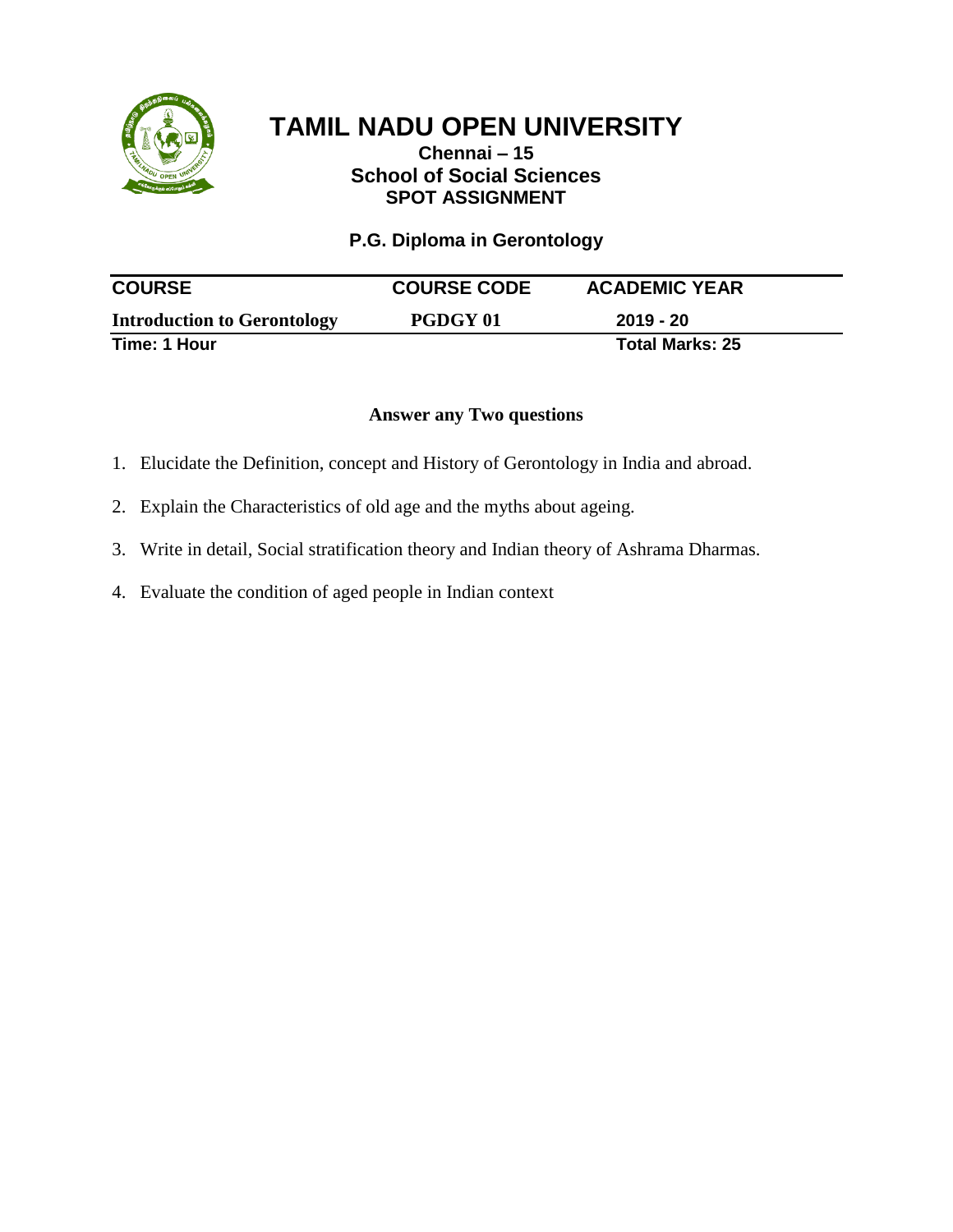

### **Chennai – 15 School of Social Sciences SPOT ASSIGNMENT**

## **P.G. Diploma in Gerontology**

| <b>COURSE</b>                                                        | <b>COURSE CODE</b> | <b>ACADEMIC YEAR</b>   |
|----------------------------------------------------------------------|--------------------|------------------------|
| <b>Physiological and Psychological</b><br><b>Problems of Elderly</b> | PGDGY 02           | $2019 - 20$            |
| Time: 1 Hour                                                         |                    | <b>Total Marks: 25</b> |

- 1. Assess the socio economic condition and life style of the aged in rural India.
- 2. Explain any five physical health problems experienced by aged people.
- 3. What are the common sensory issues of the aged and methods of mitigation?
- 4. Evaluate and explain various forms of stressors in old age.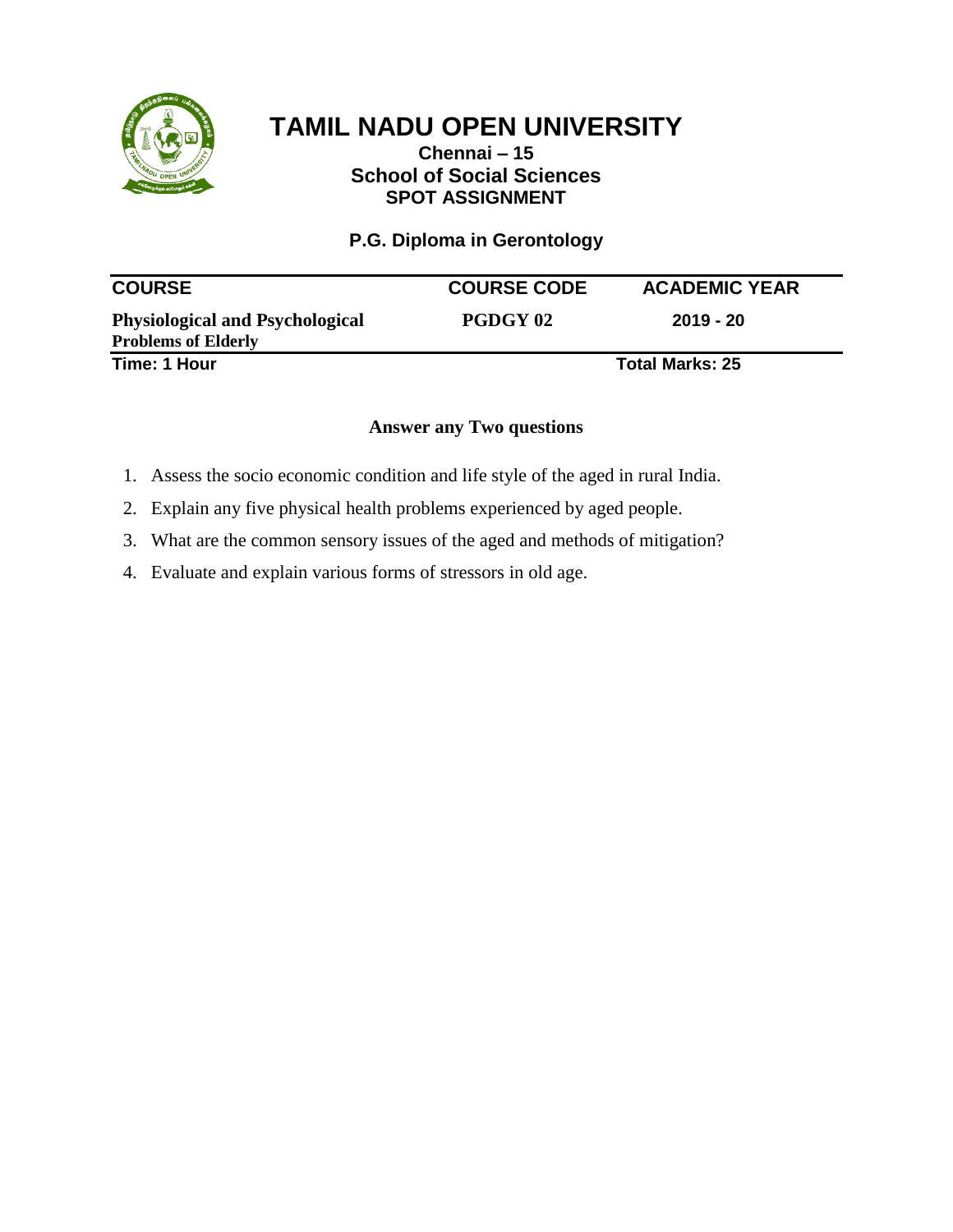

#### **Chennai – 15 School of Social Sciences SPOT ASSIGNMENT**

## **P.G. Diploma in Gerontology**

| <b>COURSE</b>                        | <b>COURSE CODE</b> | <b>ACADEMIC YEAR</b>   |
|--------------------------------------|--------------------|------------------------|
| Policies and Programmes for the Aged | PGDGY 03           | $2019 - 20$            |
| Time: 1 Hour                         |                    | <b>Total Marks: 25</b> |

- 1. Explain the role of following International organizations in the welfare of the aged. A. Help Age International, Help Age India. B. WHO
- 2. Explain about the NPHCE of ministry of Health and Family Welfare with relevance to old age
- 3. Elaborate on NCD cell in all the states and Union territories of India.
- 4. Write about Regional Geriatric Centres in India.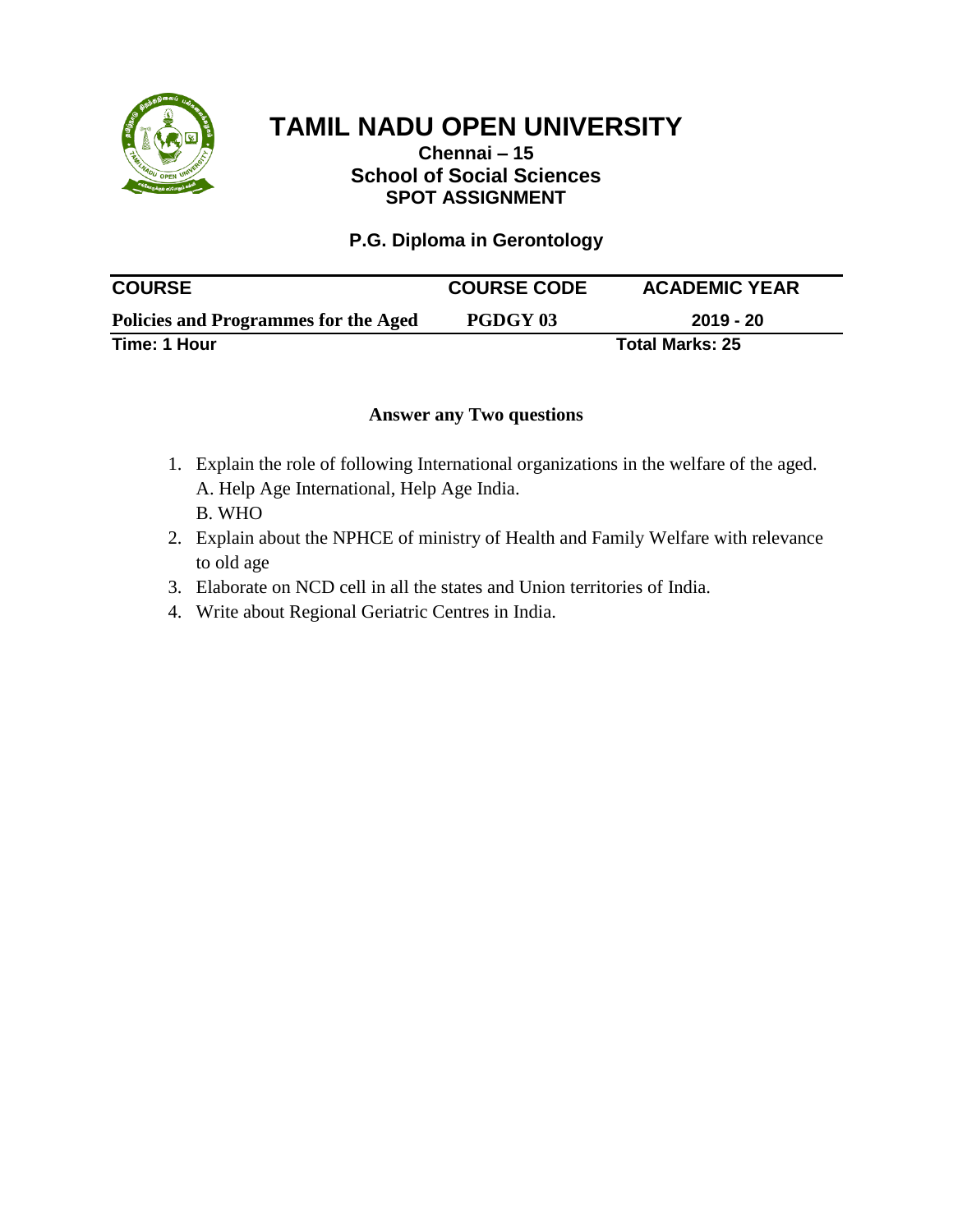

## **Chennai – 15 School of Social Sciences SPOT ASSIGNMENT**

**P.G. Diploma in Gerontology** 

| <b>COURSE</b>       | <b>COURSE CODE</b> | <b>ACADEMIC YEAR</b>   |  |
|---------------------|--------------------|------------------------|--|
| <b>Old Age Care</b> | PGDGY 04           | 2019 - 20              |  |
| Time: 1 Hour        |                    | <b>Total Marks: 25</b> |  |

- 1. Explain the need and importance of medical and non medical care for the aged.
- 2. Critically analyze the nutritional status of aged in Rural India and steps taken by the Government
- 3. Elaborate on various social security schemes for the aged in India.
- 4. In your understanding how will you start an old age home and explicate its functions.